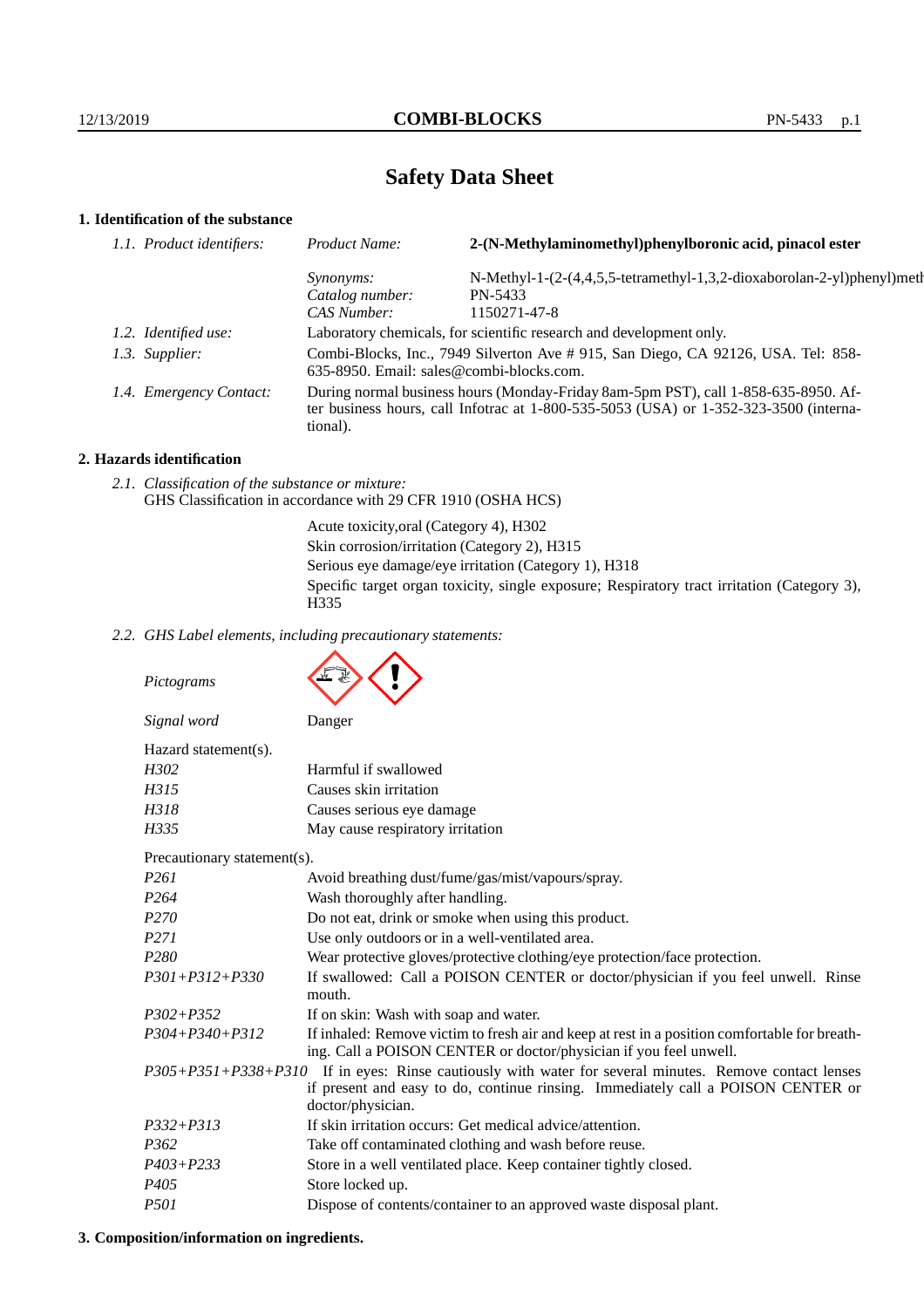## *3.1. Substances*

| <b>COMPONENT</b>                                                          | <b>CLASSIFICATION</b> | <b>CONCENTRATION</b> |
|---------------------------------------------------------------------------|-----------------------|----------------------|
| 2-(N-Methylaminomethyl)phenylboronic acid, pina-   H302, H315, H318, H335 |                       | 100                  |
| col ester                                                                 |                       |                      |

See Section 2 for full text of hazard statements.

## **4. First aid measures**

*4.1. Description of first aid measures.*

| General advice:          | Consult a physician. Show this safety data sheet to the doctor in attendance. Move out of<br>dangerous area.                                                                 |
|--------------------------|------------------------------------------------------------------------------------------------------------------------------------------------------------------------------|
| If inhaled:              | Remove victim to fresh air and keep at rest in a position comfortable for breathing. Call a<br>POISON CENTER or doctor/physician if you feel unwell.                         |
| In case of skin contact: | Wash with soap and water.                                                                                                                                                    |
| In case of eye contact:  | Rinse cautiously with water for several minutes. Remove contact lenses if present and<br>easy to do, continue rinsing. Immediately call a POISON CENTER or doctor/physician. |
| If swallowed:            | Call a POISON CENTER or doctor/physician if you feel unwell. Rinse mouth.                                                                                                    |
|                          | $\mathbf{1}$ $\mathbf{1}$ $\mathbf{1}$ $\mathbf{1}$ $\mathbf{1}$ $\mathbf{1}$ $\mathbf{1}$ $\mathbf{1}$ $\mathbf{1}$ $\mathbf{1}$ $\mathbf{1}$ $\mathbf{1}$ $\mathbf{1}$     |

*4.2. Most important symptoms and effects, both acute and delayed:* See Section 2.2 and/or in Section 11.

*4.3. Indication of any immediate medical attention and special treatment needed:* No data.

## **5. Fire fighting measures**

- *5.1. Extinguishing media:* Use dry sand, dry chemical or alcohol-resistant foam for extinction.
- *5.2. Special hazards arising from the substance or mixture:* Carbon monoxide, nitrogen oxides.
- *5.3. Advice for firefighters:* Wear self-contained breathing apparatus for firefighting if necessary.
- *5.4. Further information:* No data available.

## **6. Accidental release measures**

- *6.1. Personal precautions, protective equipment and emergency procedures:* Ensure adequate ventilation. Use personal protective equipment.
- *6.2. Environmental precautions:* Should not be released into the environment. See Section 12 for additional ecological information.
- *6.3. Methods and materials for containment and cleaning up:* Sweep up or vacuum up spillage and collect in suitable container for disposal.
- *6.4. Reference to other sections:* Refer to protective measures listed in Sections 8 and 13.

## **7. Handling and storage**

- *7.1. Precautions for safe handling:* Avoid contact with skin and eyes. Avoid inhalation of vapour or mist. Keep away from sources of ignition - No smoking. Take measures to prevent the build up of electrostatic charge. For precautions see section 2.2.
- *7.2. Conditions for safe storage, including any incompatibilities:* Store refrigerated. Keep container tightly closed in a dry and well-ventilated place. Containers which are opened must be carefully resealed and kept upright to prevent leakage.
- *7.3. Specific end use(s):* Laboratory chemicals, for scientific research and development only.

#### **8. Exposure Controls / Personal protection**

*8.1. Control parameters:*

*Components with workplace control parameters:* Contains no substances with occupational exposure limit values. *8.2. Exposure controls:*

*Appropriate engineering controls:* Ensure that eyewash stations and safety showers are close to the workstation location. Ensure adequate ventilation, especially in confined areas. Use only under a chemical fume hood.

*Personal protective equipment:*

Eye/face protection: Wear appropriate protective eyeglasses or chemical safety goggles as described by OSHA's eye and face protection regulations in 29 CFR 1910.133 or European Standard EN166.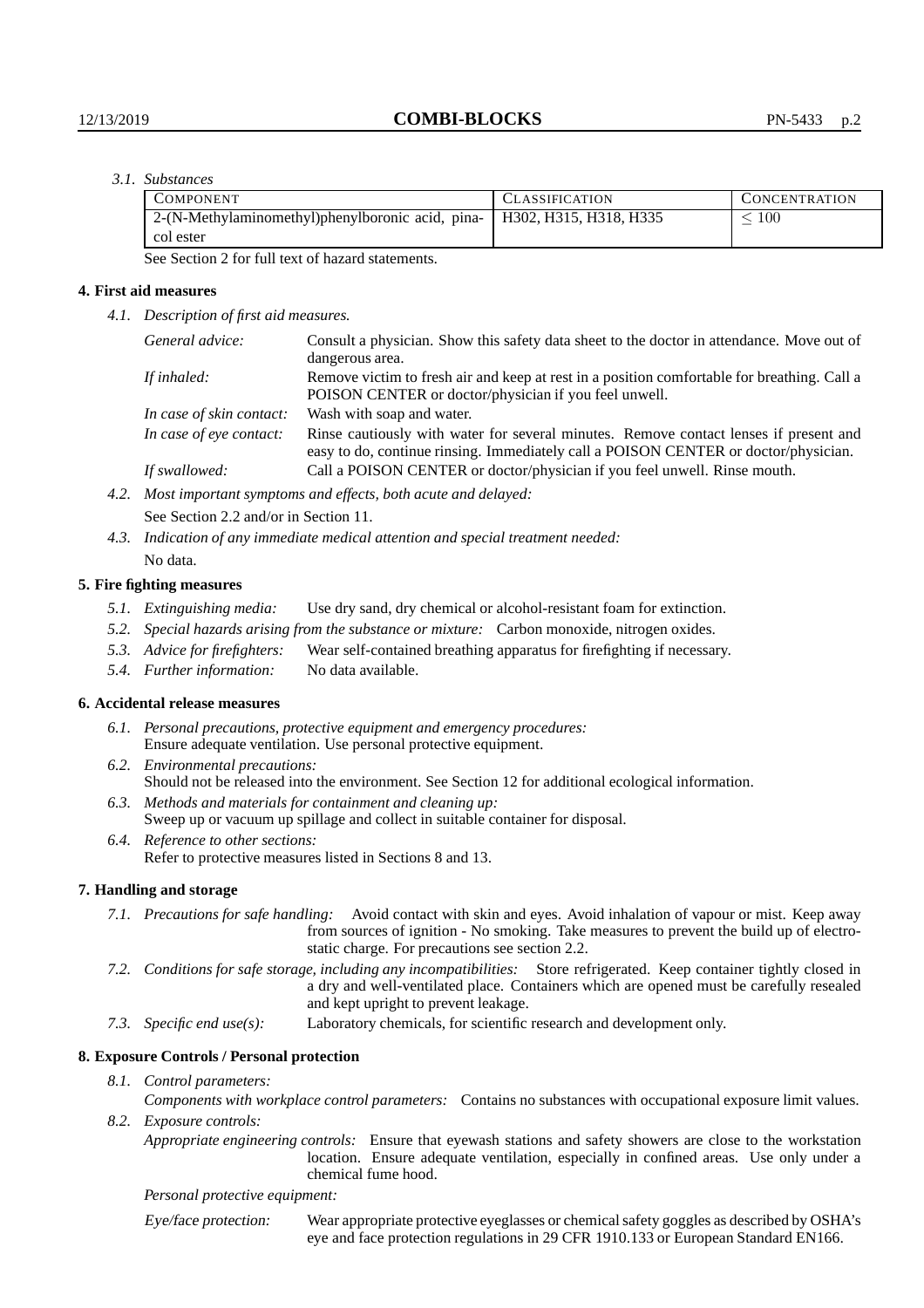| Skin protection:                   | Handle with gloves. Gloves must be inspected prior to use. Use proper glove removal                                                                  |
|------------------------------------|------------------------------------------------------------------------------------------------------------------------------------------------------|
|                                    | technique (without touching glove's outer surface) to avoid skin contact with this product.                                                          |
|                                    | Dispose of contaminated gloves after use in accordance with applicable laws and good<br>laboratory practices. Wash and dry hands                     |
| <b>Body Protection:</b>            | Complete suit protecting against chemicals, Flame retardant antistatic protective clothing.                                                          |
|                                    | The type of protective equipment must be selected according to the concentration and<br>amount of the dangerous substance at the specific workplace. |
| Respiratory protection:            | No protective equipment is needed under normal use conditions.                                                                                       |
| Control of environmental exposure: | Prevent further leakage or spillage if safe to do so. Do not let product enter<br>drains.                                                            |

## **9. Physical and chemical properties**

*9.1. Information on basic physical and chemical properties*

| (a)                        | Appearance:                                   | Solid                |
|----------------------------|-----------------------------------------------|----------------------|
| (b)                        | Odour:                                        | No data              |
| (c)                        | Odour Threshold:                              | No data              |
| (d)                        | pH:                                           | No data              |
| (e)                        | Melting point/freezing point:                 | $130 - 160^{\circ}C$ |
| (f)                        | Initial boiling point and boiling range:      | No data              |
| (g)                        | Flash point:                                  | No data              |
| (h)                        | Evaporatoin rate:                             | No data              |
| (i)                        | Flammability (solid, gas):                    | No data              |
| (j)                        | Upper/lower flammability or explosive limits: | No data              |
| $\rm(k)$                   | Vapour pressure:                              | No data              |
| $\left( \mathrm{l}\right)$ | Vapour density:                               | No data              |
| (m)                        | Relative density:                             | No data              |
| (n)                        | Water solubility:                             | No data              |
| $\circ$                    | Partition coefficient: n-octanol/water:       | No data              |
| (p)                        | Auto-ignition:                                | No data              |
| (q)                        | Decomposition temperature:                    | No data              |
| (r)                        | Viscosity:                                    | No data              |
| (s)                        | Explosive properties:                         | No data              |
| (t)                        | Oxidizing properties:                         | No data              |
|                            |                                               |                      |

*9.2. Other safety information:*

| Formula          | $C_{14}H_{22}BNO_2$ |
|------------------|---------------------|
| Molecular weight | 247.1               |
| CAS Number       | 1150271-47-8        |

## **10. Stability and reactivity**

| 10.1. Reactivity | No data |
|------------------|---------|
|------------------|---------|

- *10.2. Chemical stability* Stable under recommended storage conditions.
- *10.3. Possibility of hazardous reactions* No data
- *10.4. Conditions to avoid*
- *10.5. Incompatible material* No data.
- *10.6. Hazardous decomposition products:*

Hazardous decomposition products formed under fire conditions: Carbon monoxide, nitrogen oxides. Other decomposition products: No data In the event of fire: See Section 5.

## **11. Toxicological information**

*11.1 Information on toxicological effects*

| Acute toxicity:            | Harmful if swallowed.      |
|----------------------------|----------------------------|
| Skin irritation/corrosion: | No data available.         |
| Eye damage/irritation:     | Causes serious eye damage. |